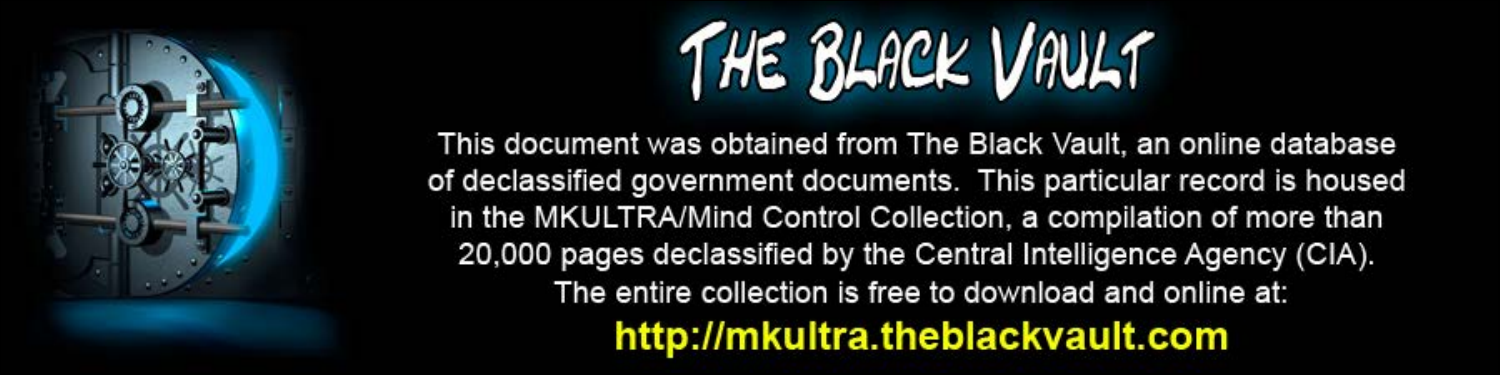

يو

 $\hat{A}$ 

<u>1119</u>

.<br>په à,

## Cost Account \_2125-1399-3902

No.

Object Class.

 $\ddot{\phantom{0}}$ 

 $1/4$ r/

| Date             | Remarks and References | Obligations<br>Incurred<br>$\sim$ | $\begin{array}{ll}\n\text{Obligations} \\ \hline\n\text{Liquidated}\n\end{array}$ | Unliquidated<br>Balance |  |
|------------------|------------------------|-----------------------------------|-----------------------------------------------------------------------------------|-------------------------|--|
| $15^{MA}_{1903}$ | MULTARA Sub-Proj. With | 26,000,00                         |                                                                                   | 26,000.00               |  |
| $10^{10}$ N      | Invoicet               |                                   | d6,000,00                                                                         |                         |  |
|                  |                        |                                   | <u>na man</u>                                                                     |                         |  |
|                  |                        |                                   |                                                                                   |                         |  |
|                  |                        |                                   |                                                                                   |                         |  |
|                  |                        |                                   |                                                                                   |                         |  |
|                  |                        |                                   |                                                                                   |                         |  |
|                  |                        |                                   |                                                                                   |                         |  |
|                  | $\pmb{\ddot{}}$<br>٠   | $\omega_{\rm eff}$                |                                                                                   |                         |  |
|                  |                        |                                   |                                                                                   |                         |  |
|                  |                        | .                                 |                                                                                   |                         |  |
|                  | ٠                      |                                   |                                                                                   |                         |  |
|                  |                        |                                   |                                                                                   |                         |  |
|                  |                        |                                   |                                                                                   |                         |  |
|                  |                        |                                   |                                                                                   |                         |  |
|                  |                        |                                   |                                                                                   |                         |  |
|                  | t.<br>ś.               |                                   | $\epsilon_{\rm{eff}} \approx \epsilon_{\rm{eff}}$ .                               | $\mathcal{A}$           |  |
|                  |                        |                                   |                                                                                   |                         |  |
|                  | ÷                      |                                   |                                                                                   |                         |  |
|                  |                        |                                   |                                                                                   |                         |  |
|                  |                        |                                   |                                                                                   |                         |  |
|                  | Ŷ.                     |                                   |                                                                                   |                         |  |
|                  |                        |                                   |                                                                                   |                         |  |
|                  |                        |                                   |                                                                                   |                         |  |
|                  | (When Filled In)       |                                   |                                                                                   |                         |  |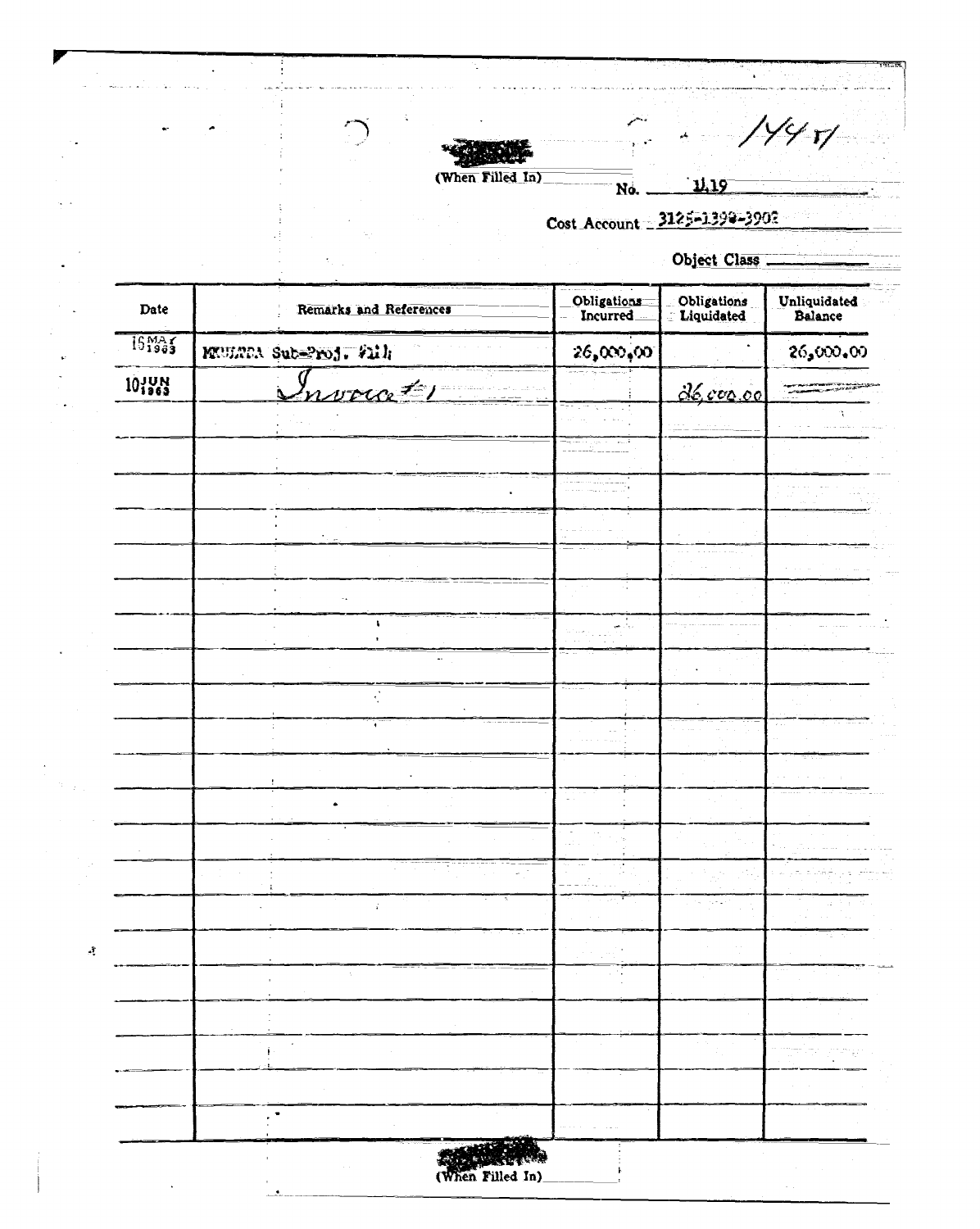| 不安的           |                                                                             |                               | انتهبتم    | $-2$ |
|---------------|-----------------------------------------------------------------------------|-------------------------------|------------|------|
|               |                                                                             | Date:                         | 7 Kay 1963 |      |
|               |                                                                             |                               |            |      |
|               | MEMORANDUM FOR: C/TSD/FASS                                                  |                               |            |      |
| SUBJECT       |                                                                             | : MKULTRA, Subproject No. 114 |            |      |
|               | Under the authority granted in the memorandum dated 13 April 1953,          |                               |            |      |
|               | from the DCI to the DD/A, and the extension of this authority in subsequent |                               |            |      |
|               | memoranda, Subproject 14 has been approved, and \$26,000.00                 |                               |            |      |
|               | of the over-all Project MKULTRA funds have been obligated to cover the      |                               |            |      |
|               | subproject's expenses and should be charged to cost center 3125-1390-3902.  |                               |            |      |
|               |                                                                             |                               |            |      |
|               |                                                                             |                               |            |      |
| Concur:       |                                                                             |                               |            |      |
|               |                                                                             |                               |            |      |
|               | Asst. Chief, TSD for.                                                       |                               |            |      |
| Concur:       |                                                                             |                               |            |      |
|               |                                                                             |                               |            |      |
|               |                                                                             |                               |            |      |
| $O$ FUNDS:    | APPROVED FOR OBLIGATION                                                     |                               |            |      |
|               |                                                                             |                               |            |      |
|               | Chief, DD/P/TSD                                                             |                               |            |      |
| Date:         | 16 MAY 1963                                                                 |                               |            |      |
| Distribution: |                                                                             |                               |            |      |

**STANDARD** 

 $\mathbb{R}^2$ 

医大脑心包 医心包 医心包 医心包 医心包 医心包 医心包 医心包 医心包

÷